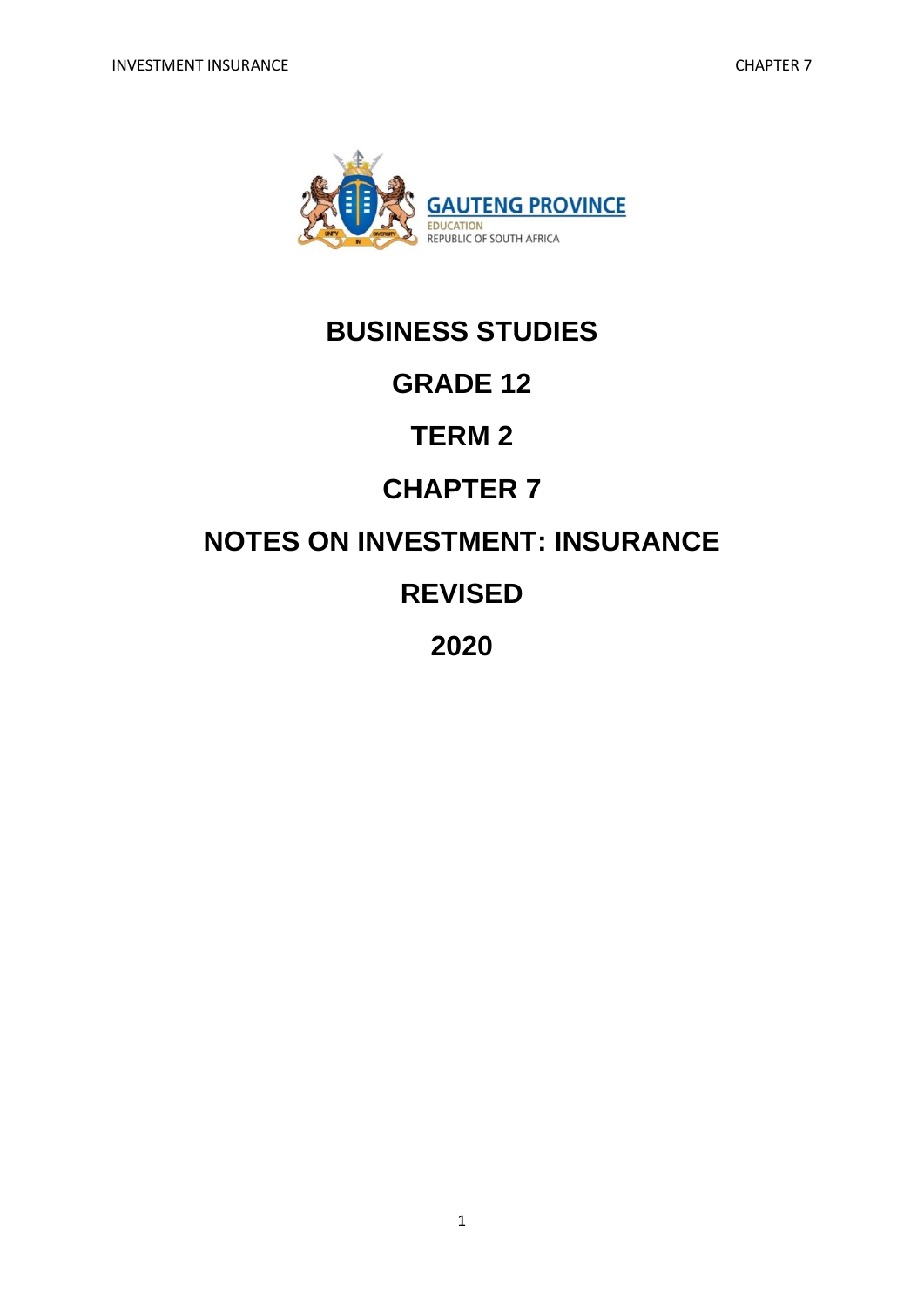# **TABLE OF CONTENTS**

| <b>TOPICS</b>                                                   | <b>PAGES</b> |
|-----------------------------------------------------------------|--------------|
| Exam guidelines on investment: Insurance                        | 3            |
| Terms and definitions                                           | 4            |
| Meaning of insurance                                            | 5            |
| Meaning of insurance concepts                                   | $5-6$        |
| Differences between under-insurance and<br>over-insurance.      | 7            |
| Differences between insurance and assurance                     |              |
| Examples of short term and long term<br>insurance               |              |
| Principles of insurance                                         | 8            |
| Advantages/Importance of insurance for<br>businesses.           | $8 - 9$      |
| Meaning and examples of insurable and non-<br>insurable risks   | 9            |
| Meaning of compulsory insurance                                 | 10           |
| Types of compulsory insurance and benefits of<br>UIF            | $10 - 12$    |
| Differences between compulsory and non-<br>compulsory insurance | 12           |

**This chapter consists of 12 pages**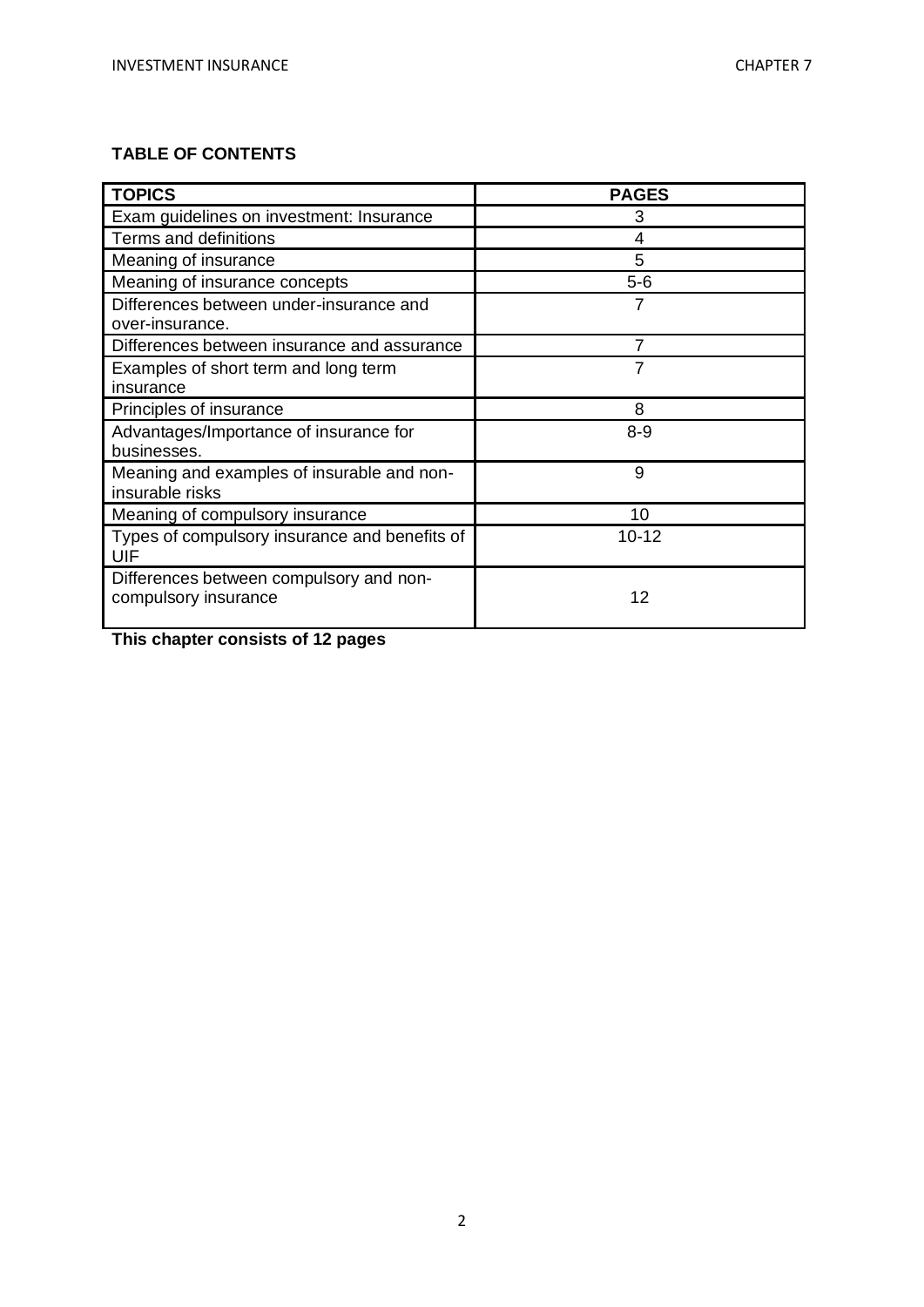### **CONTENT DETAILS FOR TEACHING, LEARNING AND ASSESSMENT PURPOSES Learners must be able to:**

## • **Define/Elaborate on the meaning of insurance**

#### **NON-COMPULSORY INSURANCE**

- Explain/Elaborate on the meaning of non-compulsory insurance
- Explain/Elaborate on the meaning of the following insurance concepts:
	- o Over-insurance
	- o Under-insurance
	- o Average clause
	- o Reinstatement
- Explain the differences between over and under insurance
- Differentiate/Distinguish between insurance and assurance. Give examples.
- Name/Give examples of short term and long term insurance.
- Name/Mention/Explain/ Discuss the following principles of insurance:
	- o Indemnification/Indemnity
	- o Security/Certainty
	- o Utmost good faith
	- o Insurable interest
- Apply the average clause to calculate the compensation in the case of under-insurance.
- Discuss/Explain the advantages/importance of insurance.
- Explain the meaning of insurable and non-insurable risks.
- Outline/Mention/Give examples of insurable and non-insurable risks

### **COMPULSORY INSURANCE**

- Explain/Elaborate on the meaning of compulsory insurance.
- Discuss/Explain types of compulsory insurance e.g. Unemployment Insurance Fund (UIF), Road Accident Fund (RAF)/Road Accident Benefit Scheme (RABS)/ Compensation for Occupational Injuries and Diseases Fund (COIDA).
- Explain the types of benefits paid out by the UIF
- Identify types of compulsory insurance from given scenarios/statements.
- Explain/Differentiate/Distinguish between compulsory and non- compulsory insurance and give examples.
- Keep abreast of the changes in legislation from time to time e.g. the RAF is currently changing to the RABS (Road Accident Beneficiary Scheme).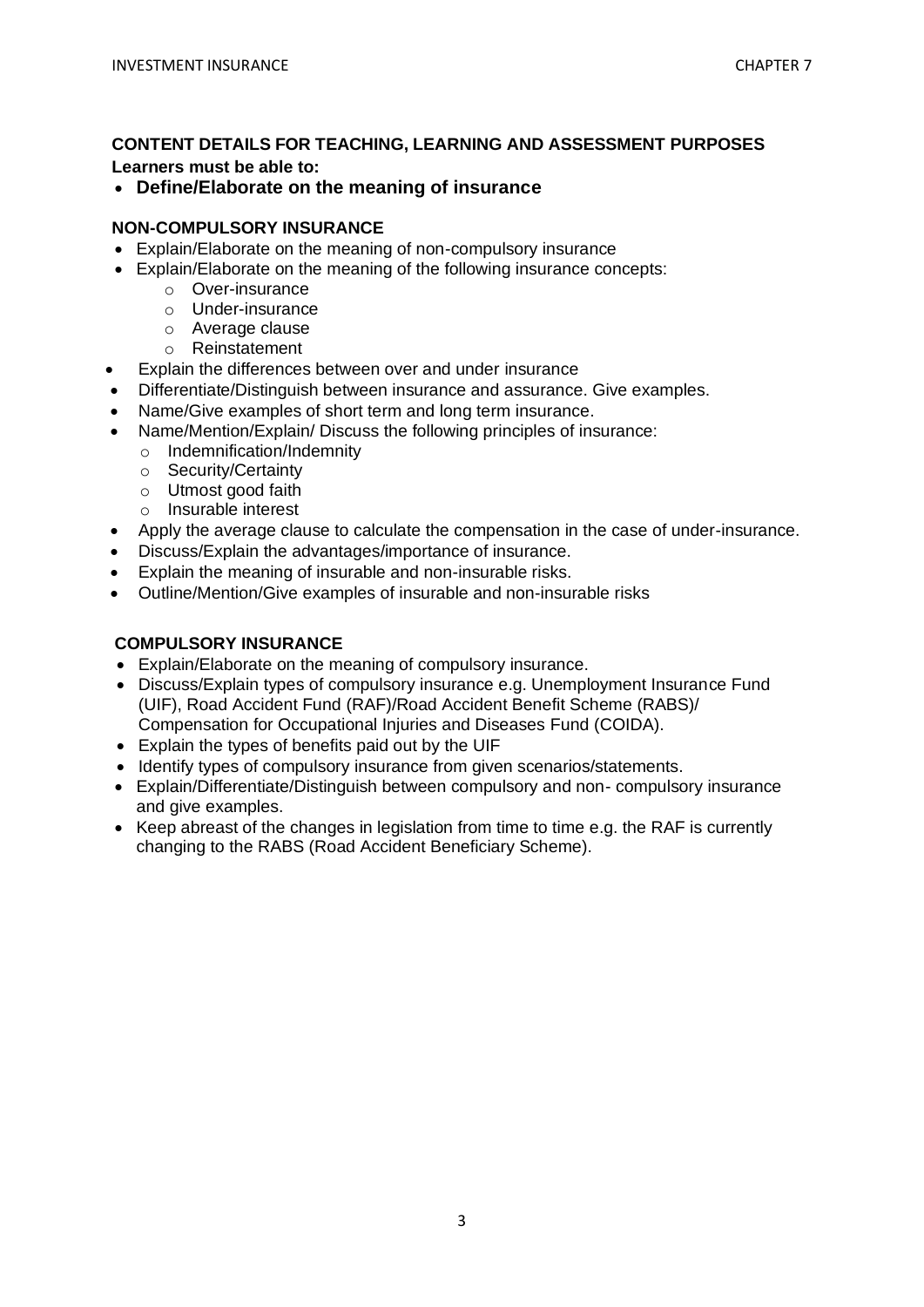# **TERMS AND DEFINITIONS**

| <b>Term</b>                                                                  | <b>Definition</b>                                                                                                                                        |
|------------------------------------------------------------------------------|----------------------------------------------------------------------------------------------------------------------------------------------------------|
| Insurance                                                                    | It is a contract between a person/business/insured requiring<br>insurance cover and the insurance company/insurer bearing the<br>financial risk.         |
| Insurance contract                                                           | An agreement whereby the insurer undertakes to indemnify the<br>insured in the event of a specified loss in exchange for a<br>premium.                   |
| <b>Insurer</b>                                                               | An insurance company that will take over specified risks                                                                                                 |
| Insured                                                                      | Individual/Business that takes out insurance coverage.                                                                                                   |
| Indemnify                                                                    | To compensate, protect or re-pay the insured in the event of a<br>loss or damage.                                                                        |
| Insured value                                                                | The amount of money agreed to by the insured and insurer to<br>insure assets/life of a person when the contract is signed.                               |
| Book value                                                                   | The purchase price of an asset, less depreciation                                                                                                        |
| <b>Risk</b>                                                                  | Possibility of losses/damages                                                                                                                            |
| Premium                                                                      | The payment made by insured to be covered in the event of<br>losses/damages.                                                                             |
| Life insurance                                                               | It is a long term insurance and is taken out on the life of a<br>human being and cover for the loss of life.                                             |
| <b>Public liability</b>                                                      | Damage caused by business operations to the public                                                                                                       |
| Insurable interest                                                           | Is expressed in financial terms and is the interest that the<br>insured stand to lose if there are losses or damages.                                    |
| Unemployment Insurance<br>Fund (UIF)                                         | This fund provides benefits to workers who have<br>been working and are now unemployed for reasons<br>such as retrenchment.                              |
| Road Accident Fund<br>(RAF)<br><b>Road Accident Benefit</b><br>Scheme (RABS) | This fund pays compensation when a person is disabled/injured<br>in a road accident and to dependents of the individual if killed in<br>a road accident. |
| Compensation for<br>Occupational Injuries and<br>Diseases (COIDA)            | This fund compensates workers financially for disability that may<br>arise as a result of accidents while performing duties in the<br>workplace.         |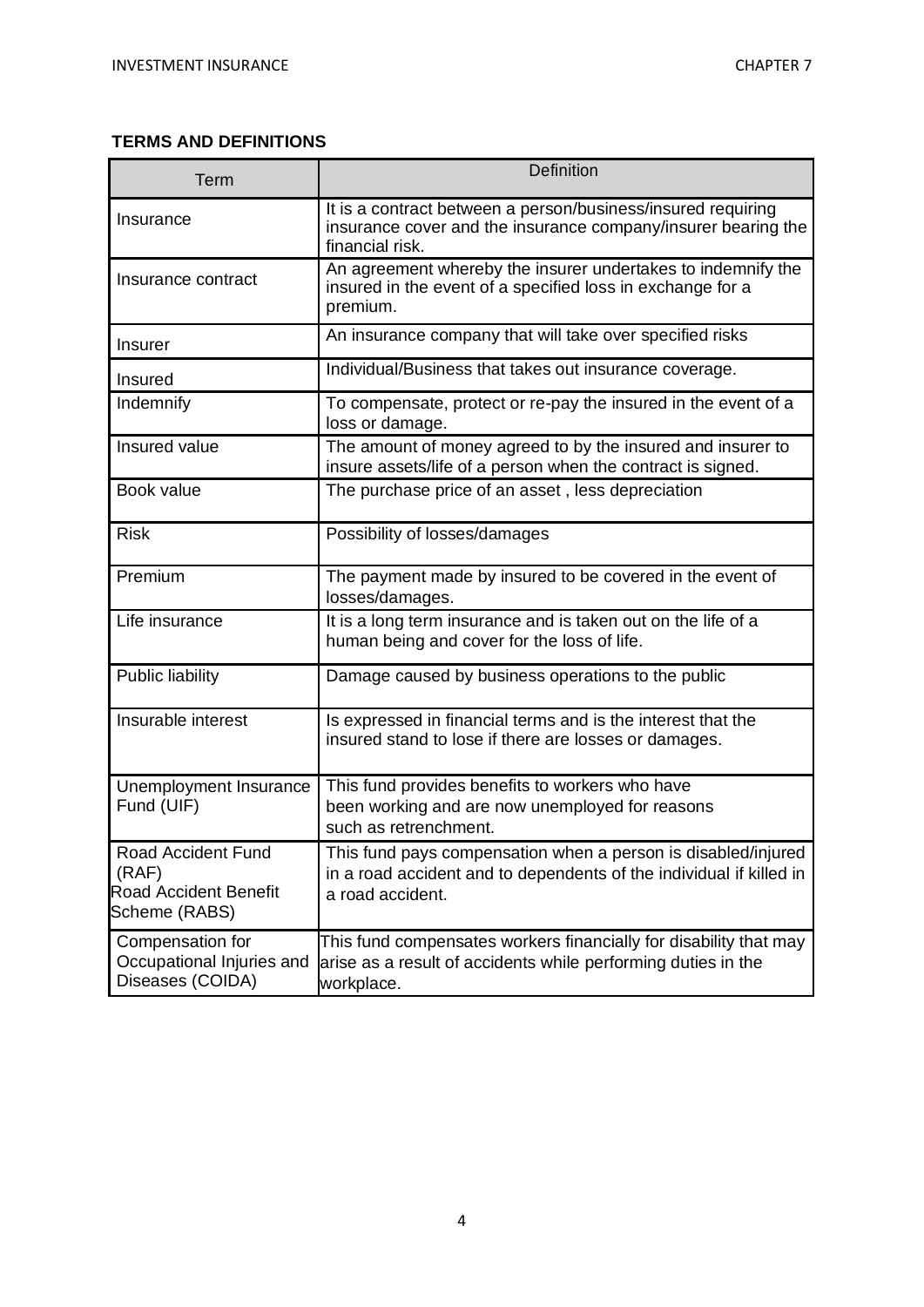#### **1 Meaning of insurance**

- Insurance refers to cover for a possible event that may cause a specified loss/ damage.
- An agreement whereby the insurer undertakes to indemnify the insured in the event of a specified loss/damage.
- The insured has to pay a premium for specified losses/damages covered.
- A contract between a person/business/insured requiring insurance cover and the insurance company/insurer bearing the financial risk.

### **2 NON-COMPULSORY INSURANCE**

#### **2.1 The meaning of non-compulsory insurance**

- Non-compulsory insurance is voluntary/the insured has a choice whether to enter into an insurance contract.
- It is not required by law, but it can provide protection for businesses and individuals.
- It is taken out in order to transfer the risk of something happening onto the insurance company.
- These risks include theft, damaged cars, damaged buildings/ premises/injuries on premises etc.
- Non-compulsory can be divided into:
	- o Short-term insurance e.g. fire, theft etc.
	- o Long-term insurance e.g. retirement/death etc.

# **2.2 Meaning of insurance concepts**

#### **2.2.1 Over insurance**

- Over insurance is when the item is insured for more than the actual market value.
- Businesses will not receive a pay-out larger than the value of the loss at market value.
- This means that the extra money paid for the premiums will not be paid out to the insurer if there is a claim for a loss.

### **2.2.2 Under-insurance**

- Occurs when property or assets are insured for their full market value.
- The property/asset is insured for less than the current/actual value of the property/assets
- If a business is insured for an amount that is under the actual market value of goods or service, the insured/business will only be paid out for the amount that the goods/assets are insured for.
- The insurer usually applies the average clause to calculate the amount of money that must be compensated to the insured if the goods/assets are under insured.

#### **2.2.3 Average clause**

- A stipulation set by the insurer which is applicable when property/goods is under insured/insured for less than its market value.
- The insurer will pay for insured loss/damages in proportion to the insured value.
- This means that the insured is responsible for a part of the risk that is not insured.

**NOTE: The average clause applies when goods/assets are under insured.**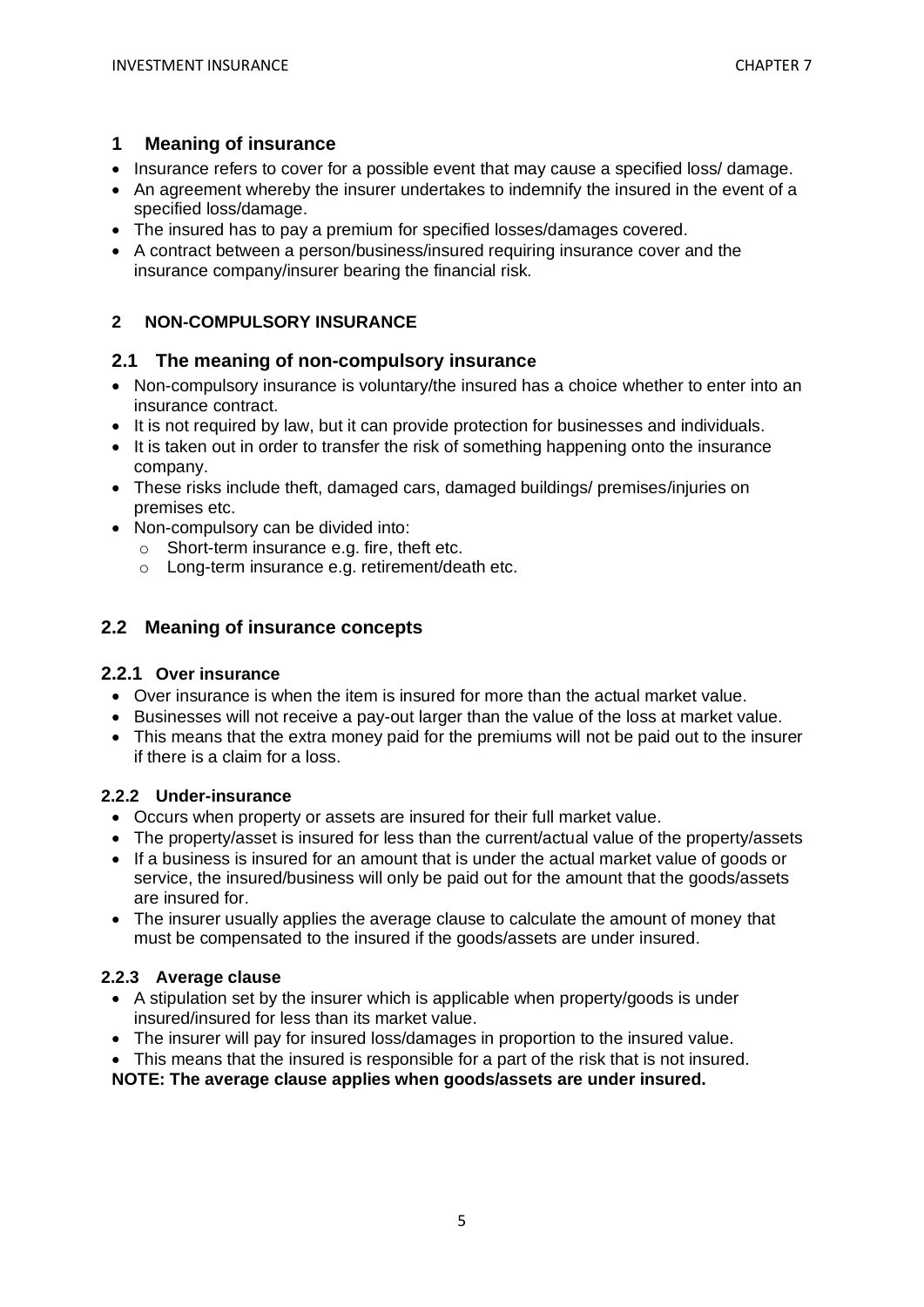#### **Formula for calculating the average clause**

- The insured amount is divided by the market value of the insured item and multiplied by the total value/amount of the damages/loss.
- Insurance companies apply the following formula to determine the amount to be paid out to the insured:

#### **FORMULA:** (**Amount insured ÷ Market value) x damages**

| Amount insured        | Amount of damages/loss |
|-----------------------|------------------------|
| Value of insured item |                        |

#### **Example of calculating the average clause**

Peter owns a thatched house valued at R100000. He insured his house with Pro-Cover Insurers for R800000. Afire in the kitchen caused damages of R30000.

- 1 Calculate the amount that Pro-Cover Insurers will pay Peter to cover damages. Show ALL calculations.
- 2 Explain to Peter the reason why he did not qualify for the full amount of damages sustained.

R800000 x R30000 R1000000

=R24000

#### **Reasons for not qualifying for the full amount of damages**

- Peter insured his house for less (R800 000) than the market value (R1 000 000).
- He was underinsured so the average clause had to be activated.
- He will only receive R24 000 for damages, and not the full amount of the claim (R30 000).

#### **2.2.4 Reinstatement**

- It is a stipulation whereby the insurer may replace lost/damaged property/goods instead of reimbursing the insured.
- This stipulation is applicable when property/goods are over insured.
- The re-instatement value will not be higher than the market value of the loss.
- Insured is returned to almost the same financial position as before the loss occurred. **Example**: A business property that has been insured for R300 000 but the market value for the property is R200 000. If it is destroyed by fire/storm etc, the insurer will rebuild the property instead of paying cash.

#### **NOTE: 1 Reinstatement applies when goods/assets are over-insured.**

**2 There is no formula for calculating over insurance. Therefore you will not be asked to calculate over insurance.**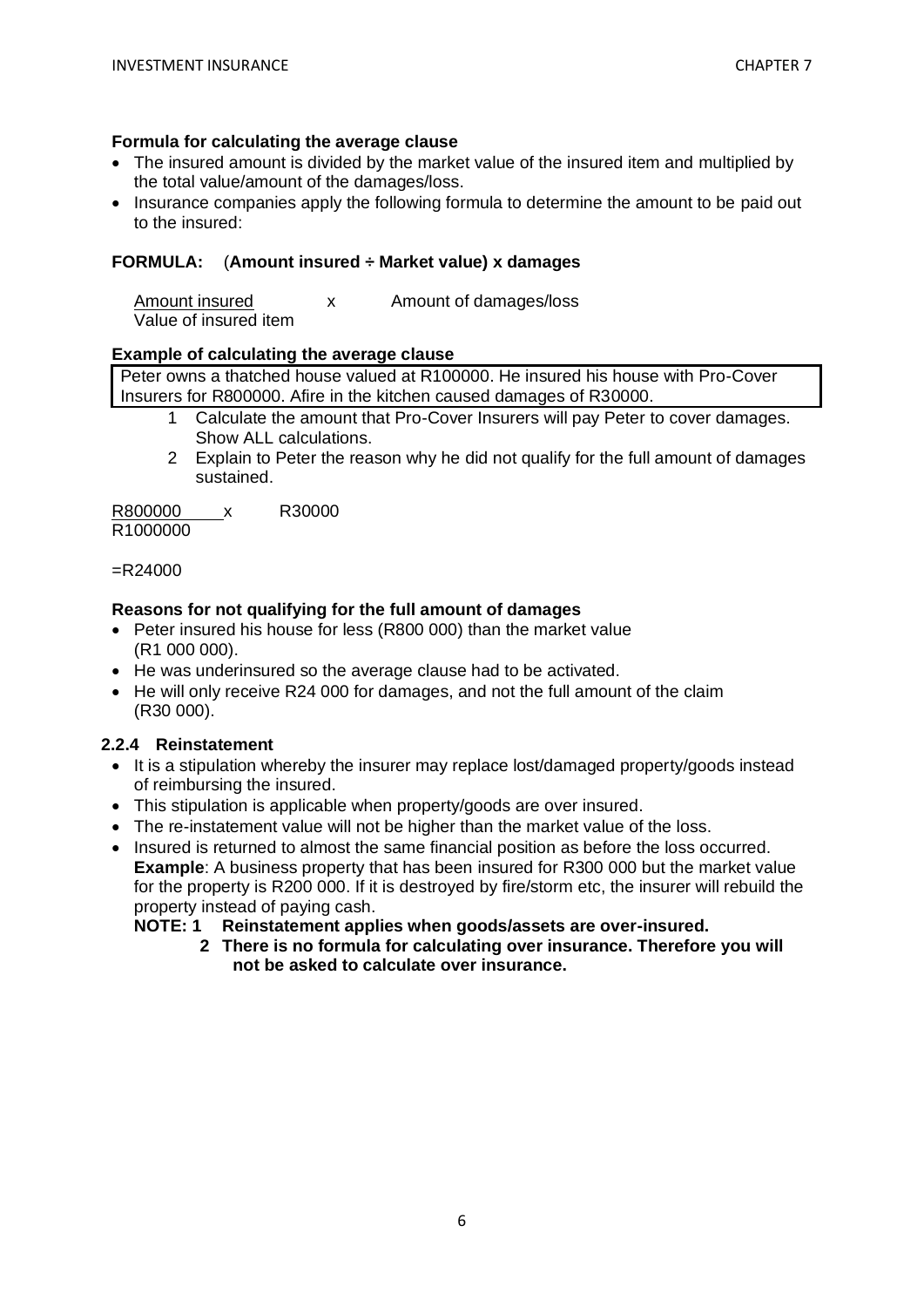| <b>OVER-INSURANCE</b>                                                                      | <b>UNDER-INSURANCE</b>                                                                         |
|--------------------------------------------------------------------------------------------|------------------------------------------------------------------------------------------------|
| Property/Assets that are insured for more                                                  | Property/Assets that are not insured for                                                       |
| than their value.                                                                          | their full market value.                                                                       |
| The insurer can choose to reinstate the<br>insured.                                        | The insurer will implement the average<br>clause to determine the amount that will<br>be paid. |
| Businesses will not receive a pay-out larger<br>than the value of the loss at market value | Businesses will only be paid out for the<br>amount that the goods/assets are insured<br>for.   |

#### **3 Differences between over and under-insurance**

# **4 Differences between insurance and assurance**

| <b>INSURANCE</b>                                                                | <b>ASSURANCE</b>                                                                                                                                              |
|---------------------------------------------------------------------------------|---------------------------------------------------------------------------------------------------------------------------------------------------------------|
| Based on the principle of indemnity                                             | Based on the principle of security/<br>certainty                                                                                                              |
| The insured transfers the cost of<br>potential loss to the insurer at a premium | The insurer undertakes to pay an agreed<br>sum of money after a certain period has<br>expired/on the death of the insured<br>person, whichever occurred first |
| It covers a specified event that may occur                                      | Specified event is certainty, but the time<br>of the event is uncertain                                                                                       |
| Applicable to short term insurance                                              | Applicable to long term insurance                                                                                                                             |
| <b>Examples</b>                                                                 | <b>Examples</b>                                                                                                                                               |
| Property insurance/money in<br>transit/theft/burglary/fire                      | Life insurance/endowment policies/<br>retirement annuities,                                                                                                   |

**NOTE: Both insurance and assurance form part of non-compulsory insurance** 

# **5 Examples of short term and long term insurance**

| <b>SHORT TERM INSURANCE</b> | <b>LONG TERM INSURANCE</b>       |
|-----------------------------|----------------------------------|
| <b>Property insurance</b>   | <b>Endowment policy</b>          |
| Money in transit            | Life cover policy/Life insurance |
| <b>Theft</b>                | Retirement annuity/Pension       |
| <b>Burglary</b>             | fund/Provident fund              |
| Fire                        | Disability policy                |
|                             | Trauma insurance                 |
|                             | Funeral insurance                |
|                             | Health insurance/Medical aid     |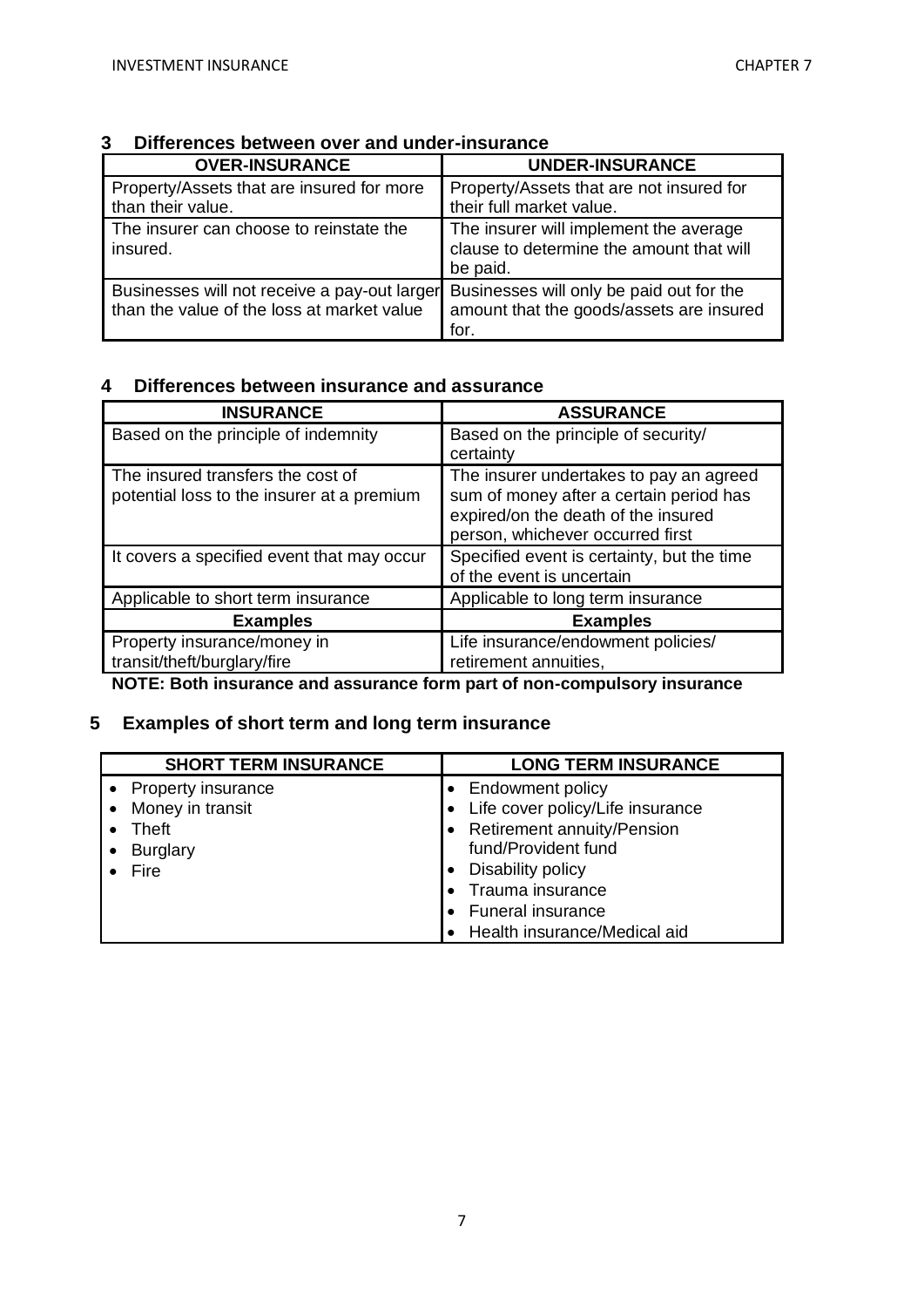# **6 Principles of insurance**

### **6.1 Indemnification/Indemnity**

- Usually applies to short term insurance, as the insured is compensated for specified/proven harm/loss.
- Insurer agrees to compensate the insured for damages/losses specified in the insurance contract, in return for premiums paid by the insured to the insurer.
- Protects the insured against the specified event that may occur.
- Pay-outs from insurance companies/insurer will only be made; if there is proof that the specified event took place/if the insured can prove the amount of the loss/ damage.
- The amount of indemnification/compensation is limited to the amount of provable loss/damage, even if the amount in the policy/insurance contract is higher.
- The insured must be placed in the same position as before the occurrence of the loss/damage/The insured may not profit from insurance.

# **6.2 Security/Certainty**

- Applies to long-term insurance where the insurer undertakes to pay out an agreed upon amount in the event of loss of life.
- A predetermined amount will be paid out when the insured reaches a pre-determined age/or gets injured due to a predetermined event.
- Aims to provide financial security to the insured at retirement/the dependents of the deceased.

# **6.3 Utmost good faith**

- Insured has to be honest in supplying details when entering in an insurance contract.
- Both parties/insurer and insured must disclose all relevant facts.
- Insured must disclose everything that may affect the extent of the risk.
- Details/Information supplied when claiming should be accurate/true.

### **6.4 Insurable interest**

- Insured must prove that he/she will suffer a financial loss if the insured object is damaged/lost/ceases to exist.
- An insurable interest must be expressed in financial terms.
- Insured must have a legal relationship with the insured object in the contract.

# **NOTE: The principles of insurance form the basis of an insurance contract between the insurer and the insured.**

# **7 Advantages/Importance of insurance for businesses**

- Transfers the risk from the business/insured to an insurance company/insurer.
- Transfer of risk is subject to the terms and conditions of the insurance contract.
- Protects businesses against dishonest employees.
- Protects businesses against losses due to death of a debtor.
- Protects the business against theft/loss of stock and/or damages caused by natural disasters such as floods, storm damage, etc.
- Protects businesses from claims made by members of the public for damages that the business is responsible for.
- Businesses will be compensated for insurable losses, e.g. destruction of property through fire.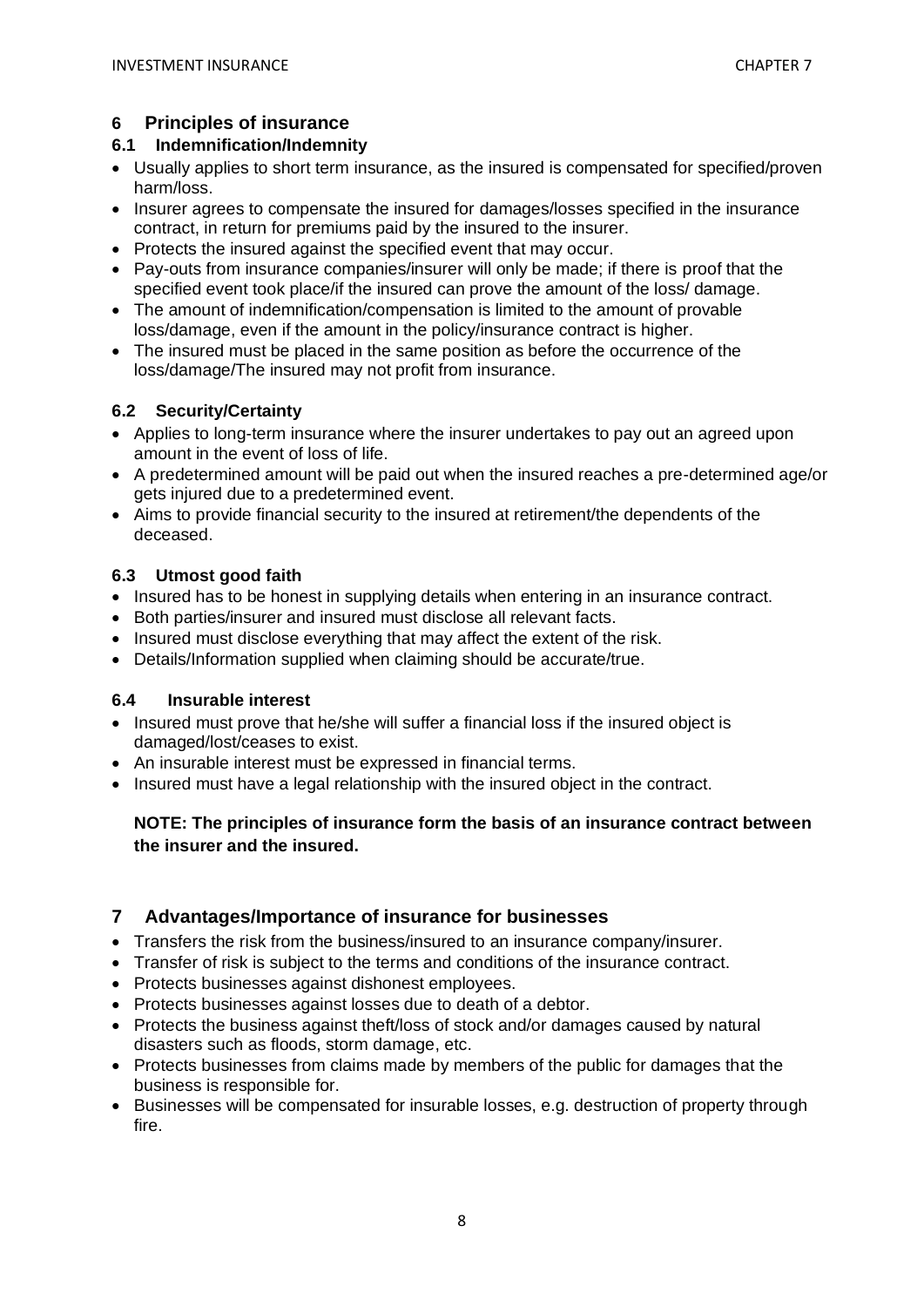- Businesses assets, e.g. vehicles/equipment/buildings need to be insured against damage and/or theft.
- Businesses are protected against the loss of earnings, e.g. strikes by employees which result in losses worth millions.
- Life insurance can be taken on the life of partners in a partnership to prevent unexpected loss of capital.
- Should the services of key personnel be lost due to accidents/death, the proceeds of an insurance policy can be paid out to the business/beneficiaries.
- Replacement costs for damaged machinery/equipment are very high, therefore insurance can reduce/cover such costs.

# **8 Meaning of insurable and non-insurable risks**

#### **8.1 Meaning of insurable risks**

- These risks are insured by insurance companies.
- Insurance companies decide on the likelihood of an event and then decide if they want to insure the risk

#### **8.2 Meaning of non-insurable risks**

- These risks are not insured by insurance companies as insurance cost/risks are too high/remains the responsibility of the business.
- The insurance company cannot calculate the profitability of the risk and therefore they cannot work out a premium that the business must pay.

# **8.3 Examples of insurable and non- insurable risks**

| <b>INSURABLE RISKS</b>                          | <b>NON-INSURABLE RISKS</b>                              |
|-------------------------------------------------|---------------------------------------------------------|
| <b>Examples</b>                                 | <b>Examples</b>                                         |
| Theft                                           | Nuclear weapons/war                                     |
| <b>Fidelity insurance</b><br>$\bullet$          | Changes in fashion                                      |
| <b>Burglary</b><br>$\bullet$                    | Improvement/changes in technology                       |
| Money in transit<br>$\bullet$                   | Irrecoverable debts                                     |
| Fire                                            | Financial loss due to bad management                    |
| Natural                                         | Possible failure of a business                          |
| disaster/Storms/Wind/Rain/Hail                  | Shoplifting during business hours                       |
| Damage to/Loss of assets/vehicles/<br>$\bullet$ | Loss of income if stock is not received in<br>$\bullet$ |
| equipment/buildings/premises                    | time/Time that elapses between the                      |
| Injuries on premises                            | ordering and delivery of goods.                         |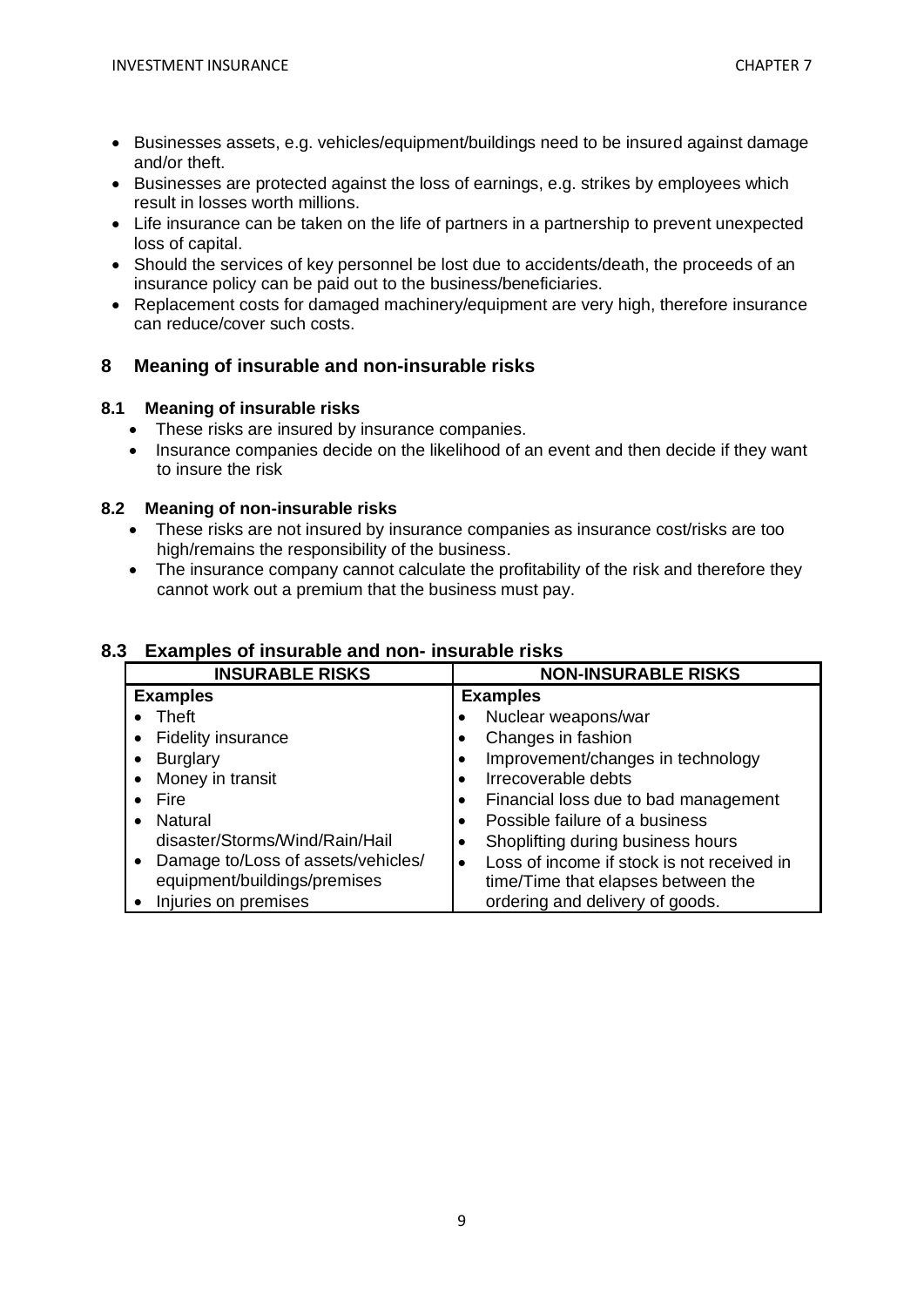# **9 Compulsory insurance**

### **9.1 Meaning of compulsory insurance**

- Compulsory insurance is insurance that is required by law before /businesses/individuals may engage in certain activities.
- Compulsory insurance is intended to safeguard the welfare of everyone concerned.
- It is regulated by Government and does not require insurance contracts/brokers.
- Payment is in the form of a levy/contribution paid into a common fund from which benefits may be claimed under certain conditions

# **9.2 Types of compulsory insurance**

- Unemployment Insurance Fund (UIF)
- Road Accident Fund (RAF)/Road Accident Benefit Scheme (RABS)
- Compensation Fund/Compensation for Occupational Injuries and Diseases/COIDA **NOTE: Do not confuse the examples of compulsory insurance with the examples of long term insurance.**

# **9.2.1 Unemployment Insurance Fund (UIF)**

- The UIF provides benefits to workers who have been working and become unemployed for various reasons.
- Employees contribute 1% of their basic wage to UIF.
- Businesses contribute 1% of basic wages towards UIF, therefore reducing the expense of providing UIF benefits themselves.
- The contribution of businesses towards UIF increases the amount paid out to employees that become unemployed.
- All employees who work at least 24 hours per month are required to be registered for UIF/contribute to the UIF.
- It is an affordable contribution that makes it possible for businesses to appoint substitute workers in some instances.
- The business cannot be held responsible for unemployment cover as the UIF pays out to contributors directly/dependants of deceased contributors.
- Businesses are compelled to register their employees with the fund and to pay contributions to the fund.

#### **NOTE: You will be not be awarded marks writing "workman's compensation fund" instead of UIF.**

# **Benefits of UIF**

### **Unemployment benefits**

- Employees, who become unemployed/retrenched due to restructuring/an expired contract, may claim within six months after becoming unemployed.
- Unemployed employees may only claim, if they contributed to UIF.
- Unemployed employees enjoy these benefits until the allocated funds are exhausted.
- If a worker voluntarily terminates his/her contract, he/she may not claim.
- No tax is payable on unemployment benefits.

#### **Illness benefits/ Sickness/ Disability**

- Employees may receive these benefits if they are unable to work for more than 14 days without receiving a salary/part of the salary.
- Employees may not claim these benefits if they refuse medical treatment.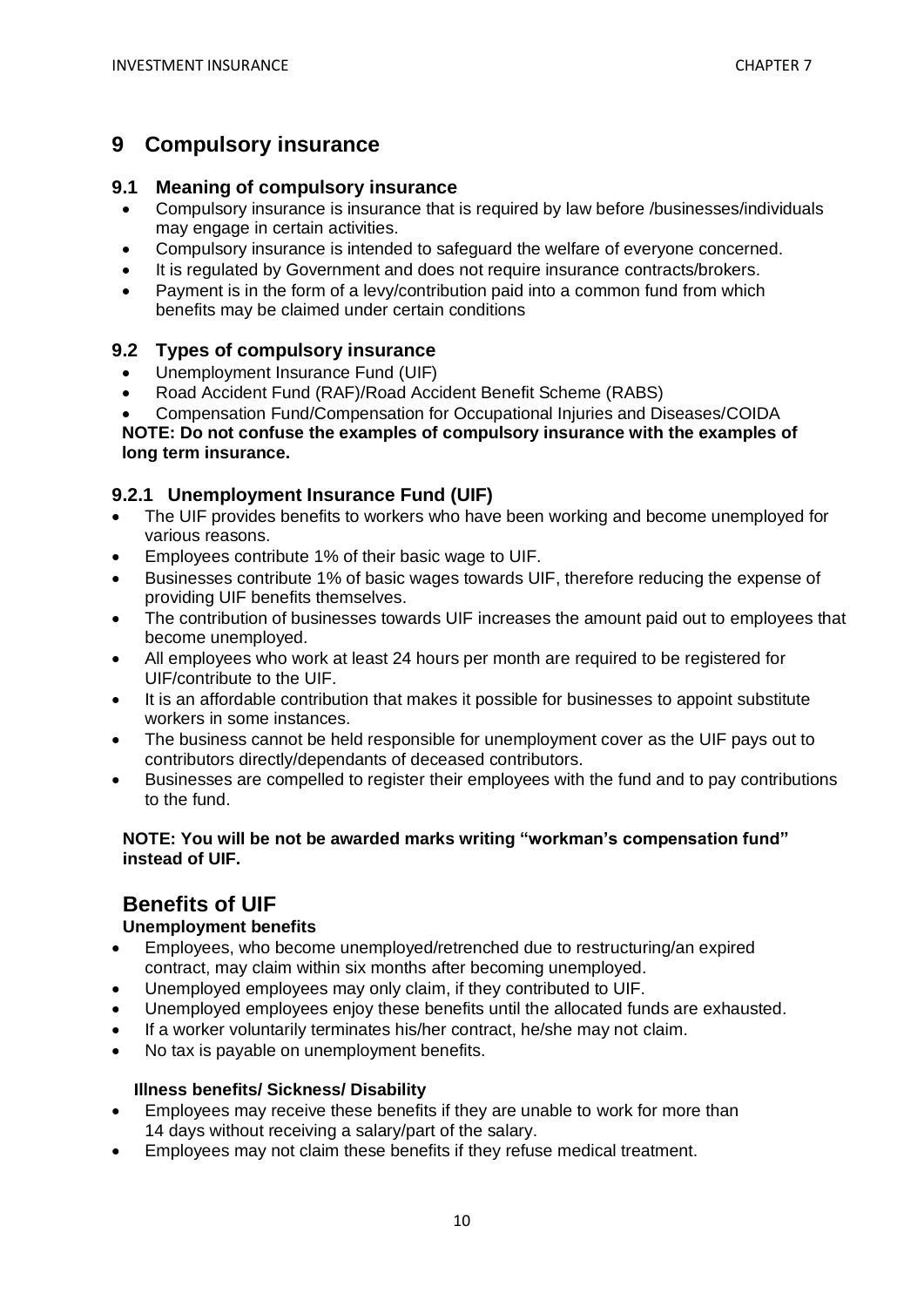#### **Maternity benefits**

- Pregnant employees receive these benefits for up to 4 consecutive months.
- If an employee had a miscarriage, she can claim for up to six weeks/42 days.

#### **Adoption benefits**

- Employees may receive these benefits if they adopt a child younger than two years.
- Employees who take unpaid leave/may receive part of their salary while caring for the child at home.
- Only one parent/partner may claim.

#### **Dependants' benefits**

- Dependants may apply for these benefits if the breadwinner, who has contributed to UIF dies.
- The spouse of the deceased may claim, whether he/she is employed or not. **NOTE: Do not confuse the benefits of UIF with types of leaves**

#### **9.2.2 Road Accident Fund (RAF)/Road Accident Benefit Scheme (RABS)**

- RAF/RABS insures road-users against the negligence of other road users.
- The RAF/RABS provides compulsory cover for all road users in South Africa, which include South African businesses.
- Drivers of business vehicles are indemnified against claims by persons injured in vehicle accidents.
- RAF/RABS is funded by a levy on the sale of fuel/diesel/petrol.
- The amount that can be claimed for loss of income is limited by legislation.
- The next of kin of workers/ breadwinners who are injured/killed in road accidents, may claim directly from RAF/RABS.
- Injured parties and negligent drivers are both covered by RAF/RABS.
- The injured party will be compensated, irrespective of whether the negligent driver is rich/poor/insured/uninsured.
- RABS aims to provide a benefit scheme that is reasonable/equitable/affordable/ sustainable, etc.
- RABS aims to simplify/speed up the claims process as victims of road accidents no longer have to prove who caused the accident.
- RABS enables road accident victims speedy access to medical care as delays due to the investigation into accidents has been minimised. **NOTE: You will not be awarded a mark if you write the word "third party" instead of RAF**.

### **9.1.3 Compensation Fund/Compensation for Occupational Injuries and Diseases/COIDA**

- The fund covers occupational diseases and workplace injuries.
- Compensates employees for injuries and diseases incurred at work.
- Compensation paid is determined by the degree of disablement.
- The contribution payable is reviewed every few years according to the risk associated with that type of work.
- All employers are obliged to register with the compensation fund so that employees may be compensated for accidents and diseases sustained in the workplace.
- The fund covers employers for any legal claim that workers may bring against them.